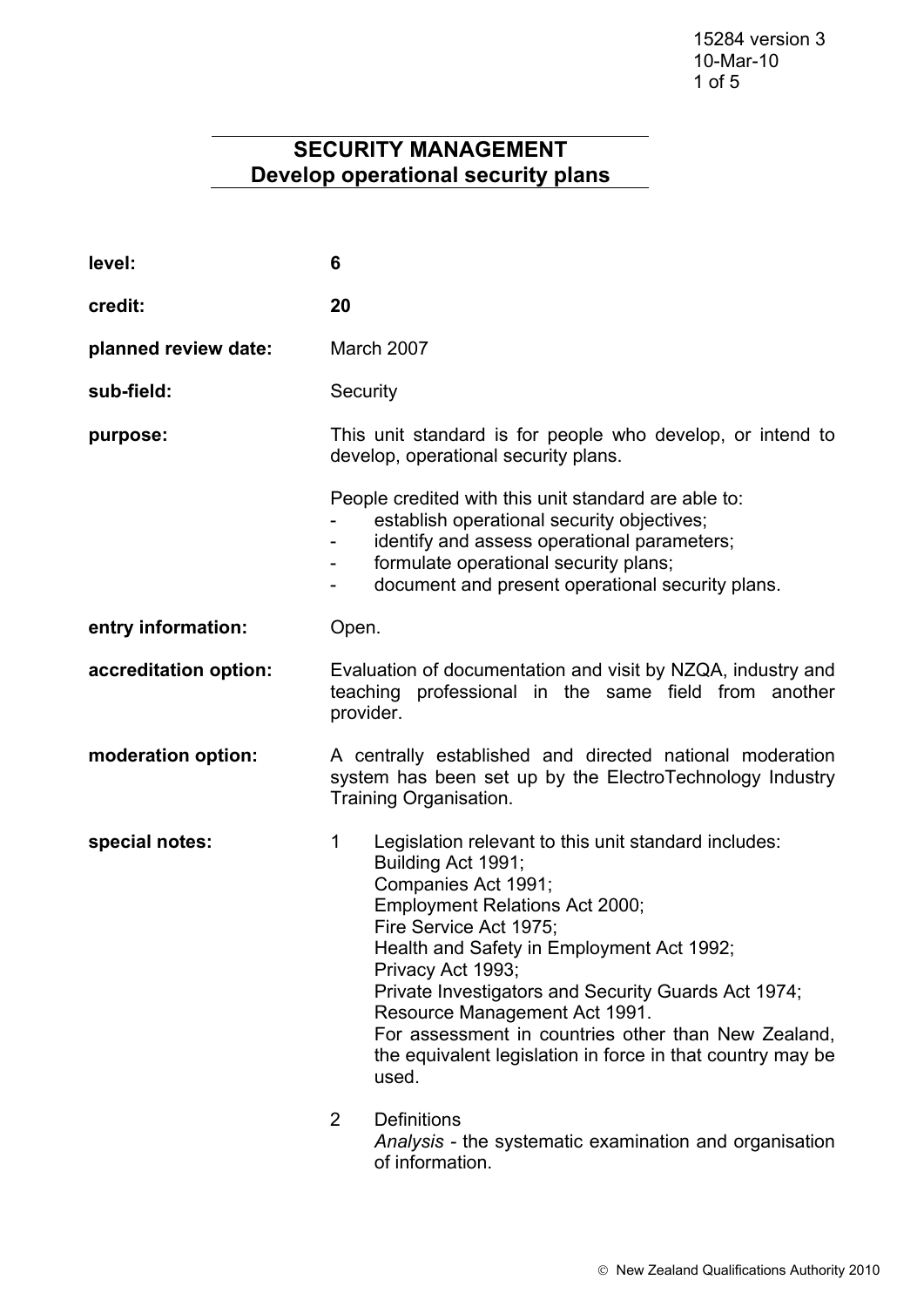15284 version 3 10-Mar-10 2 of 5

## **SECURITY MANAGEMENT Develop operational security plans**

*Best practice -* an approved current method or way of doing something that, in the circumstances, achieves the required outcome.

*Client -* the person(s), or entity who contracts the task.

*Duty of care -* the legal and professional responsibility of a person or organisation to take due and proper care in their work.

*Evaluation -* the examination and comparison of information against accepted or required standards and/or other criteria to determine its value and relevance.

*Operational security plan -* a statement of strategies, actions and measures to achieve a desired outcome.

*Procedure -* a way of acting or progressing, especially an established method.

*Risk -* the chance of something happening that will have an impact upon objectives, measured in terms of consequences and likelihood.

*Security -* the protection of people, activities, and assets including information, from loss, damage, or harm.

*Security industry -* persons, enterprises, organisations, and other entities that provide security and securityrelated products and services.

*Target -* in terms of security, targets are people and their activities, physical and intellectual property, information, and functions, processes and systems that are the focus of inimical interest.

- 3 Range:
	- a competence must be demonstrated for actual situations.
	- b evidence of two fully documented operational security plans is required.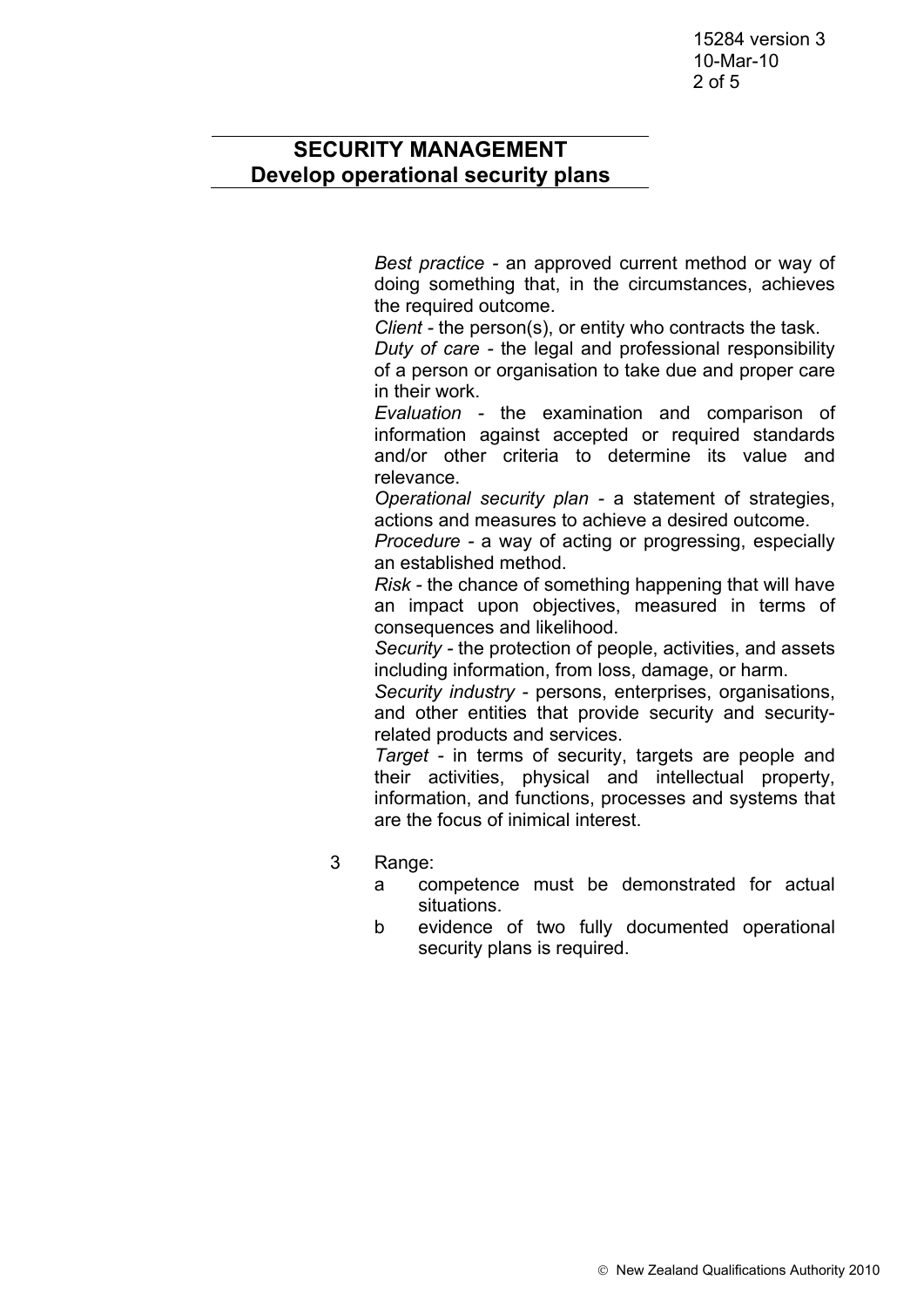15284 version 3 10-Mar-10 3 of 5

# **SECURITY MANAGEMENT Develop operational security plans**

## **Elements and Performance Criteria**

### **element 1**

Establish operational security objectives.

#### **performance criteria**

- 1.1 Objectives are identified and are consistent with the strategic intent of the organisation and/or client.
- 1.2 Objectives are expressed in measurable terms.

### **element 2**

Identify and assess operational parameters.

Range: typical parameters may be: infrastructure; personnel - skills, knowledge, availability, training, number, location; equipment - capability, availability, reliability, contingencies; finance - cost benefit analysis; time - milestones, timelines, holidays; environment - legislation, regulations, standards, culture; commercial - contracts, market situation.

#### **performance criteria**

- 2.1 Operational parameters likely to influence operational objectives are identified.
- 2.2 Operational parameters are assessed in terms of their influence on the achievement of the operational objectives.

#### **element 3**

Formulate operational security plans.

#### **performance criteria**

3.1 Plans demonstrate the application and integration of relevant security concepts, techniques and technology in accordance with best practice.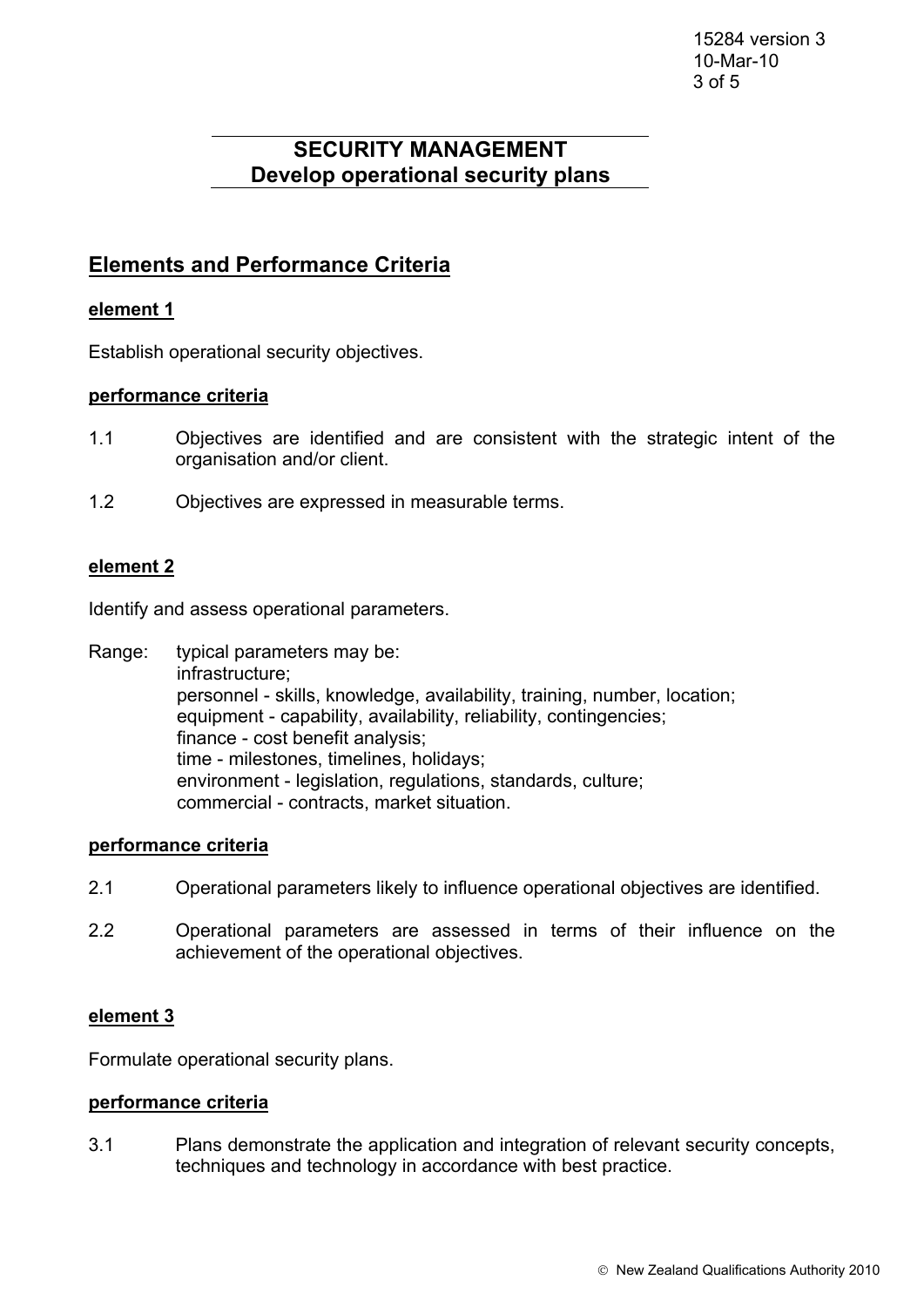## **SECURITY MANAGEMENT Develop operational security plans**

- 3.2 Personnel requirements, responsibilities, and performance targets are identified.
- 3.3 Equipment requirements and performance targets are identified.
- 3.4 Plans meet identified financial constraints.
- 3.5 Operational risks and costs are specified and assessed.
- 3.6 Plans include timelines, milestones, and critical dates and/or times.
- 3.7 Plans make specific provision for implementation procedures, contingency plans, coordination, monitoring, and improvement processes.
- 3.8 Plans are delivered within agreed timeframes in consultation with stakeholders.
- 3.9 Plans comply with legislative and regulatory requirements.

#### **element 4**

Document and present operational security plans.

#### **performance criteria**

- 4.1 Documentation and presentation are appropriate to the nature of the project and meet client expectations.
	- Range: documentation and presentation evidence of care in presentation; substance, credibility, and clarity are not compromised by deficient spelling, punctuation or grammar; the meaning of technical terms is clear to recipients or is explained; client expectations may include - timeliness, content, clarity, conciseness, complexity, level, medium.
- 4.2 Content meets professional standards.
	- Range: standards include content is structured in a logical and coherent sequence; there are no substantive omissions or errors of fact; assumptions, comment, inferences, conclusions and recommendations are distinguished from fact; conclusions and recommendations are unbiased; conclusions and recommendations are consistent with the brief or objectives, facts, analysis, and evaluation;